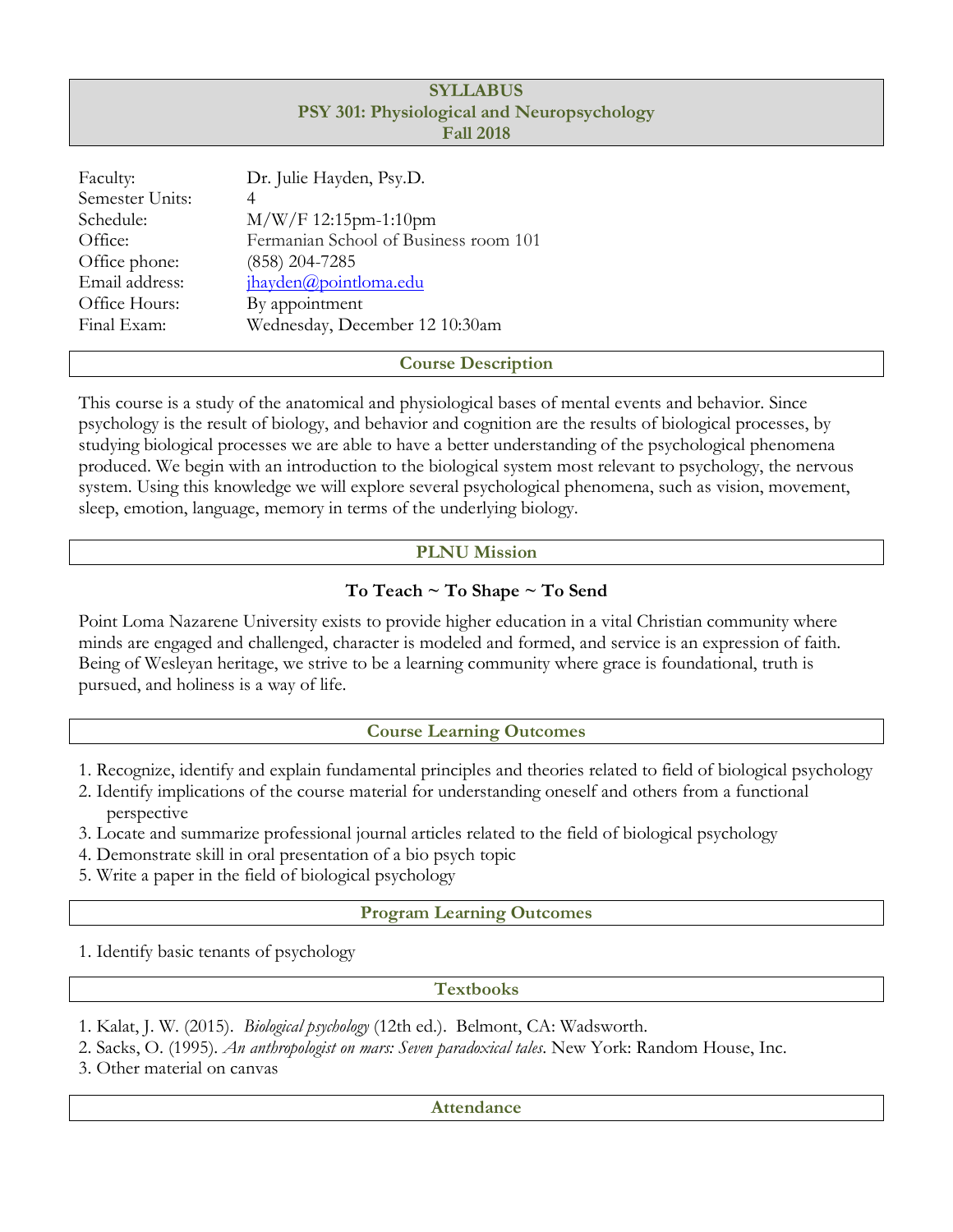Regular class attendance and participation are considered minimal requirements to be met. There are no allowed or excused absences except when absences are necessitated by certain university-sponsored activities and are approved by the Provost. Students involved in these activities, should notify the professor during the first week of classes to develop an appropriate plan for the semester.

Current PLNU catalogue states "Whenever the number of accumulated absences in class, for any cause exceeds 2 weeks (**6 sessions** (MWF), the faculty member is to notify the Associate Provost for Academic Administration, which may result in de-enrollment".

### **Grading**

A minimum of 50% is needed to pass the course.

The final grade will be computed on the following basis:

- 1. 45% Exams (5) (lowest exam grade will be dropped)
- 2. 10% Paper
- 3. 5% In class exercises
- 4. 15% Homework/Canvas assignments
- 5. 5% Online quizzes
- 6. 10% Reading responses/Discussion (Anthropologist on Mars)
- 7. 10% Final Exam (open book)

## **PLNU: PSYCHOLOGY DEPARTMENT FACULTY NORMAL CURVE GUIDES**

| Z Score         |           |                  | Percentage Score |              |
|-----------------|-----------|------------------|------------------|--------------|
| А               | 1.33      | $A =$            | 93-100%          | Total points |
| $A-$            | 1         | А -              | 90-92%           |              |
| $B+$            | 0.67      | $B +$            | 88-89%           |              |
| B               | 0.33      | B                | 84-87%           |              |
| $B-$            | 0         | $B -$            | 80-83%           |              |
| $C+$            | $-0.33$   | $C +$            | 77-79%           |              |
| $\mathsf{C}$    | $-1$      | $\mathsf{C}$     | 70-76%           |              |
| $C -$           | $-1.33$   | $\overline{C}$ - | $65 - 69%$       |              |
| $\overline{D+}$ | $-1.67$   | $D +$            | $62 - 64%$       |              |
| D               | $-2$      | D                | 55-61%           |              |
| D-              | $-2.33$   | D                | $50 - 54\%$      |              |
| F               | $< -2.33$ | F                | 49%              | or below     |

## **Test Policies**

If a student cannot take a test due to any circumstances the student needs to notify the professor prior to the examination (in person or by phone/email). Any missed exam will result in a **5% deduction** taken from the final grade of that exam (whether taken early or late).

**Assignments**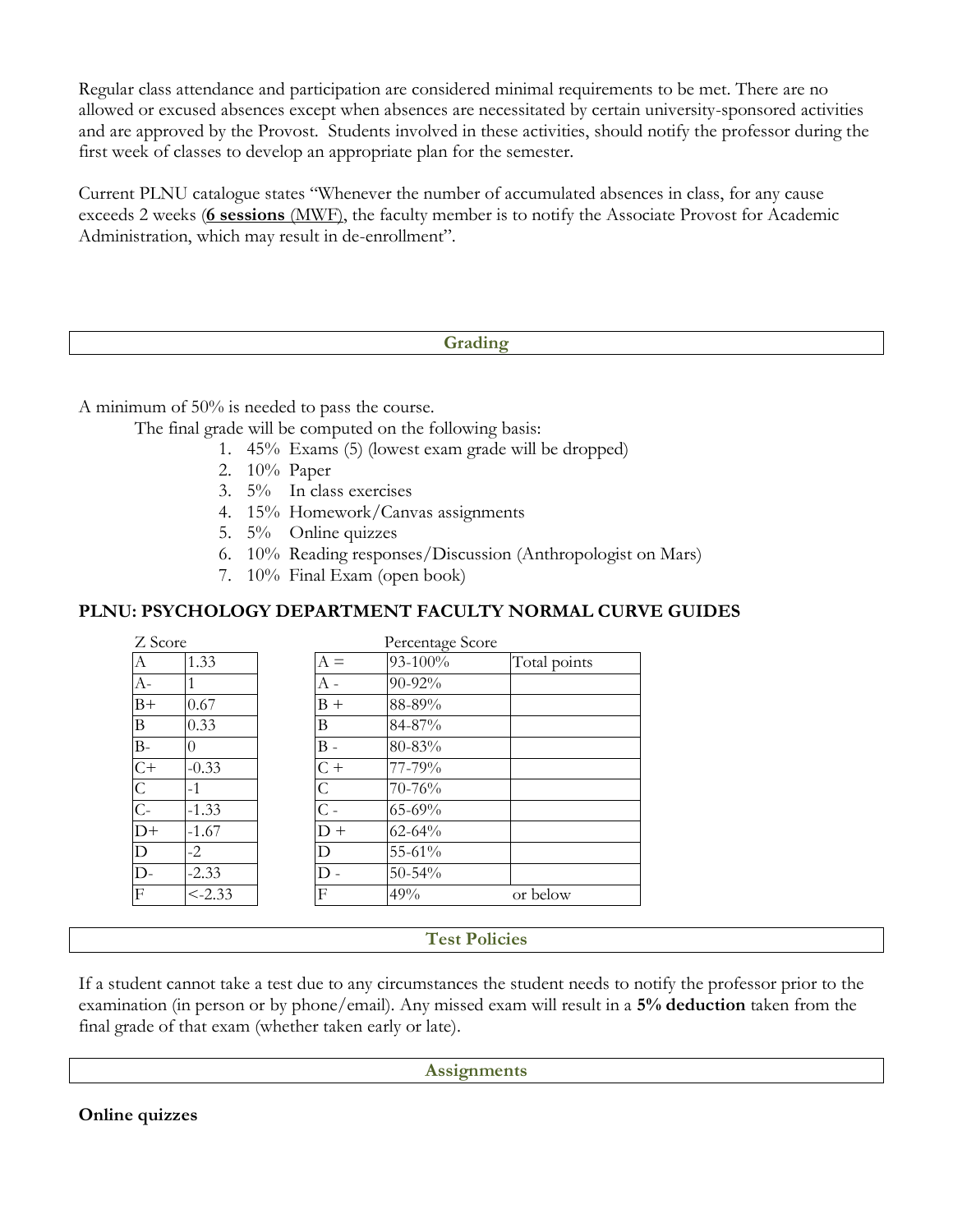The purpose of the quizzes is to improve your ability to identify diagnostic criteria, theoretical explanations and treatments for mental disorders. You will be given an online quiz for each chapter of the book which will be comprised of 5 questions pulled from a test bank. You can take the quizzes as many times as you would like, but each time the questions will be pulled randomly from the test bank. You highest score on a quiz will be kept as your final score.

## **Course Paper**

Students will choose a particular disorder and develop a paper over the semester. This paper should identify the structural changes associated with the disease (anatomy), describe the functional or physiological attributes, and then address the behavioral/cognitive processes that are compromised.

The length of the paper should be between **7-9 pages** (*excluding the title page and reference section*). The paper should be in a summary or research format and should include a title page and reference section (APA style). This does not mean that quotes are used exclusively, but rather quotes should be utilized sparingly and only to accent the points of your paper. Papers should be completed in *Times New Roman 12 pt. font* and *1 inch margins*. Paper should be turned in using your *ID #* as an identifier instead of your name. Your paper should include a *minimum of 7 references* and should come from a *variety of sources* (e.g., internet, professional articles, etc)

### **Introduction (approximately 1 page)**

This section of the paper includes two major components. First, the general topic is introduced to the reader. When introduced the importance of the general topic should be explained. Second, the research question of the paper should be phrased.

### **Body (approximately 6-8 pages)**

In this section you should spend time telling the story of the disorder through the lens of structural changes (e.g., what specific differences do we see in brain anatomy with this disorder), functional or physiological attributes (e.g., what specifics differences do we see with respect to NT, hormones, resting potential/action potential with this disorder), and behavioral/cognitive processes (e.g., what specific differences do we see with respect to an individual's behaviors, thought processes or ability to perform cognitive tasks) that are compromised.

### **Conclusion (approximately one page)**

In this section the student makes their own conclusions based on their analysis and critique of the information that has been reviewed. It is appropriate for the student to suggest future research or implications based on the research provided in the paper.

Papers will be graded based on the following areas: a) length, b) APA style, c) references (e.g., # and variety), d) Font and layout, e) ID as identifier, f) research/summary format, g) quotes vs. paraphrasing, h) Introduction, i) Body – structural changes, functional or physiological attributes, and behavioral/cognitive processes, j) conclusions, k) organization.

### **Classroom Activities and On-Line Lectures**

At various times throughout the semester students will be asked to engage in classroom activities. The goal of these activities is to: a) help solidify the material, b) give practice at practical application of the material and c) review. These activities will count towards your grade in this course (as noted in the grades section above). The points received for these activities will only be given during classroom time, and will not be available for make-up opportunities. The exception to this policy is university sponsored excused absences.

At some point in the semester, you may be asked to work through a lecture on-line. Powerpoints with voiceovers will be available on canvas for you to listen to and take notes upon. After you have completed the lecture, you will be asked to respond to questions pertaining to the material covered in canvas. These will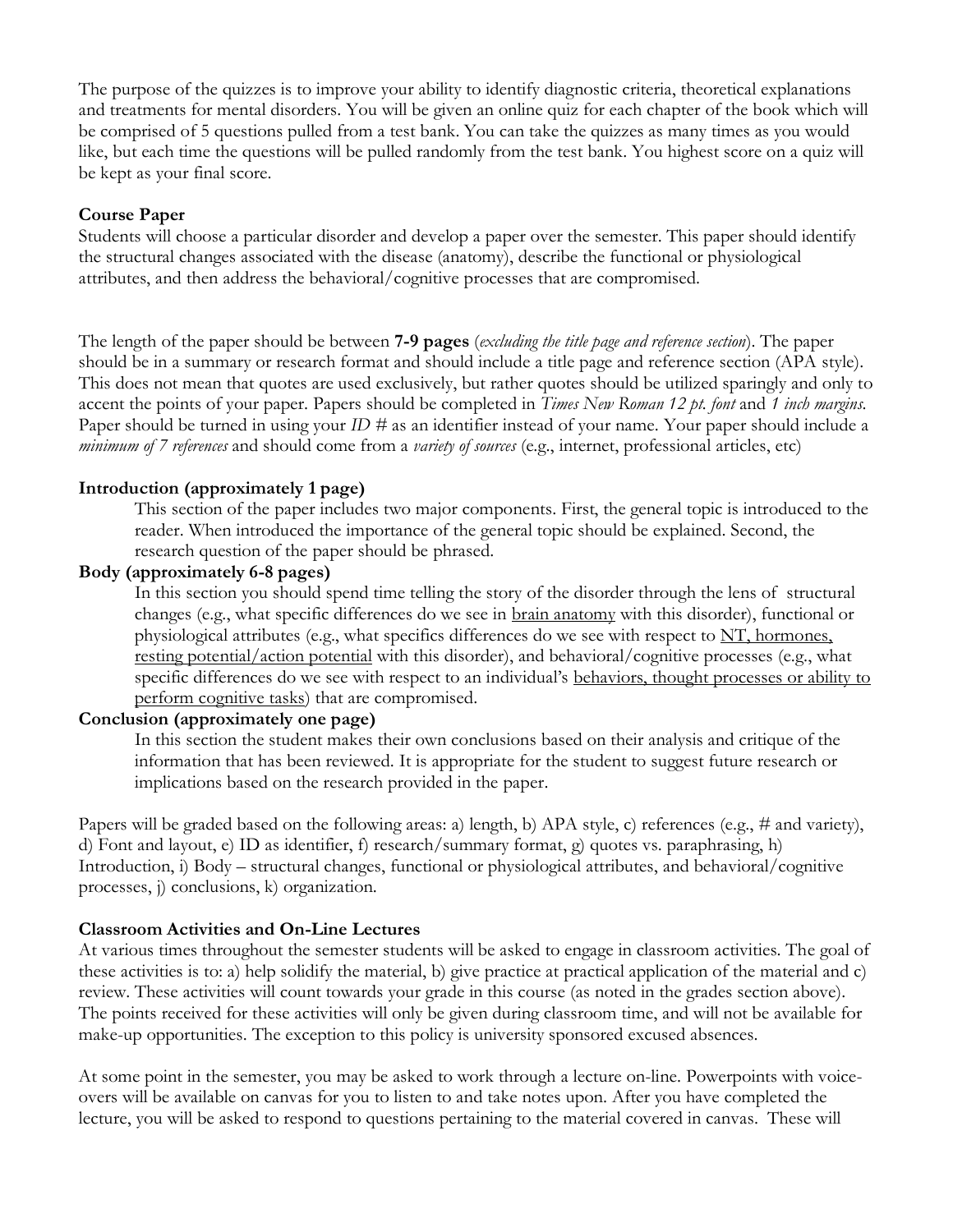take the place of attending class on particular days. Specific notice will be given to students of these dates when they are known to the professor.

## **Canvas Assignments**

To meet the credit hour for direct instruction, canvas assignments have been added to the course. The hourly equivalency is 3 hours. Throughout the semester students will be asked to engage homework activities (e.g., videos to watch and respond to prior to attending class). The goal of these activities is similar to in class exercises to: a) introduce material, b) further solidify your understanding of the material and/or c) review. These activities will count towards your grade in this course (as noted in the grades section above).

## **Late Policy**

Any missed or late assignments will result in a **5% deduction** taken from the final grade of that exam or assignment. These deductions occur one time for each exam or assignment and are not cumulative by length of time. All late or missed work must be turned in by the last week of class (**Friday by 12:00pm**), prior to final exams to receive credit.

## **Academic Accommodations**

All students are expected to meet the minimum standards for this course as set by the instructor. Students with learning disabilities who may need accommodations should first discuss options and services available to them in the Academic Support Center (ASC) during the first two weeks of the semester. The ASC, in turn, will contact professors with official notification and suggested classroom accommodations, as required by federal law. Approved documentation must be provided by the student and placed on file in the ASC prior to the beginning of the semester.

## **Academic Dishonesty**

Students should demonstrate academic honesty by doing original work and by giving appropriate credit to the ideas of others. As stated in the university catalog, "Academic dishonesty is the act of presenting information, ideas, and/or concepts as one's own when in reality they are the results of another person's creativity and effort. Such acts include plagiarism, copying of class assignments, and copying or other fraudulent behavior on examinations. A faculty member who believes a situation involving academic dishonesty has been detected may assign a failing grade for a) that particular assignment or examination, and/or b) the course." See [Academic Policies](http://www.pointloma.edu/experience/academics/catalogs/undergraduate-catalog/point-loma-education/academic-policies) in the undergrad student catalog.

## **FERPA Policy**

In compliance with federal law, neither PLNU student ID nor social security number should be used in publically posted grades or returned sets of assignments without student written permission. This class will meet the federal requirements by (each faculty member choose one strategy to use: distributing all grades and papers individually; requesting and filing written student permission; or assigning each student a unique class ID number not identifiable on the alphabetic roster.). Also in compliance with FERPA, you will be the only person given information about your progress in this class unless you have designated others to receive it in the "Information Release" section of the student portal. See [Policy Statements](http://www.pointloma.edu/experience/academics/catalogs/undergraduate-catalog/policy-statements) in the undergrad student catalog.